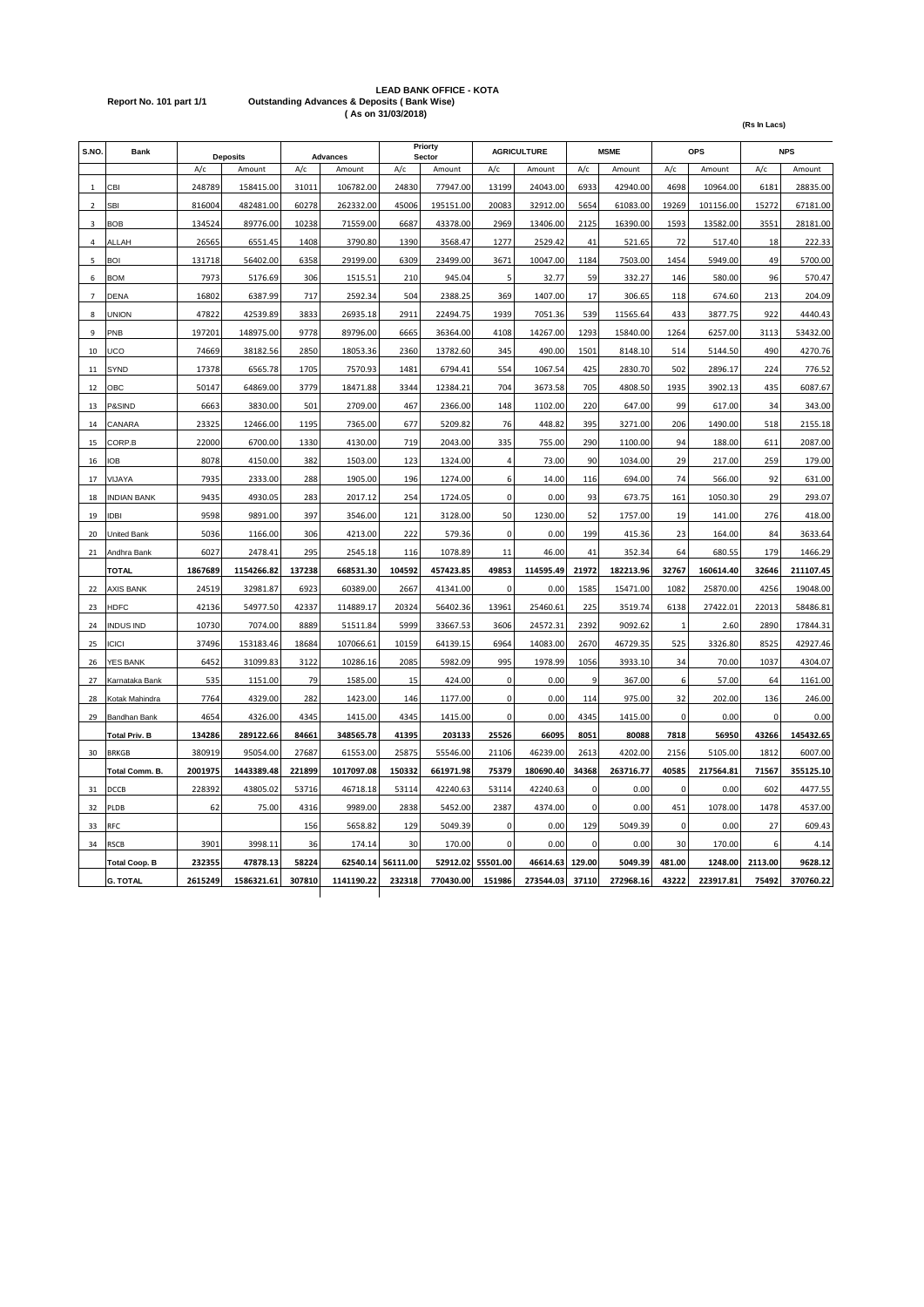| <br>Agriculture |                                 |       |          |                |                  |       |                |                |           |                          |           |
|-----------------|---------------------------------|-------|----------|----------------|------------------|-------|----------------|----------------|-----------|--------------------------|-----------|
| S.NO.           | <b>Bank</b><br><b>CROP LOAN</b> |       |          |                | <b>TERM LOAN</b> |       | AGRI.          |                | AGRI.     | <b>Total Agriculture</b> |           |
|                 |                                 |       |          |                |                  |       | INFRASTRUCTURE |                | ANCILLARY |                          |           |
|                 |                                 | A/c   | Amount   | A/c            | Amount           | A/c   | Amount         | A/c            | Amount    | A/c                      | Amount    |
| 1               | CBI                             | 10412 | 15612.00 | 2742           | 8012.00          | 45    | 419            |                |           | 13199                    | 24043.00  |
| 2               | <b>SBI</b>                      | 16902 | 26933.00 | 2440           | 4460.00          | 678   | 1311           | 63             | 208.00    | 20083                    | 32912.00  |
| 3               | <b>BOB</b>                      | 2519  | 7315.00  | 334            | 339.00           | 63    | 5689           | 53             | 63.00     | 2969                     | 13406.00  |
| 4               | ALLAH                           | 894   | 2063.25  | 383            | 466.17           |       |                |                |           | 1277                     | 2529.42   |
| 5               | <b>BOI</b>                      | 3110  | 8470.00  | 561            | 1577.00          |       |                |                |           | 3671                     | 10047.00  |
| 6               | <b>BOM</b>                      |       |          | 5              | 32.77            |       |                |                |           | 5                        | 32.77     |
| 7               | <b>DENA</b>                     | 358   | 1045.00  | 11             | 362.00           |       |                |                |           | 369                      | 1407.00   |
| 8               | <b>UNION</b>                    | 1789  | 4918.36  | 150            | 2133.00          |       |                |                |           | 1939                     | 7051.36   |
| 9               | PNB                             | 2196  | 4724.00  | 1370           | 1421.00          | 535   | 8078           | $\overline{7}$ | 44.00     | 4108                     | 14267.00  |
| 10              | UCO                             | 345   | 490.00   |                |                  |       |                |                |           | 345                      | 490.00    |
| 11              | SYND                            | 516   | 1005.54  | 38             | 62.00            |       |                |                |           | 554                      | 1067.54   |
| 12              | OBC                             | 684   | 3058.26  | 8              | 180.94           | 4     | 6.1            | 8              | 428.28    | 704                      | 3673.58   |
| 13              | P&SIND                          | 144   | 1080.00  | 4              | 22.00            |       |                |                |           | 148                      | 1102.00   |
| 14              | CANARA                          | 74    | 441.82   | $\overline{2}$ | 7.00             |       |                |                |           | 76                       | 448.82    |
| 15              | CORP.B                          | 325   | 728.00   | 10             | 27.00            |       |                |                |           | 335                      | 755.00    |
| 16              | <b>IOB</b>                      |       |          | $\mathbf{1}$   | 1.00             | 3     | 72             |                |           | 4                        | 73.00     |
| 17              | VIJAYA                          | 6     | 14.00    |                |                  |       |                |                |           | 6                        | 14.00     |
| 18              | <b>INDIAN BANK</b>              |       |          |                |                  |       |                |                |           | $\pmb{0}$                | 0.00      |
| 19              | <b>IDBI</b>                     | 22    | 1122.00  | 28             | 108.00           |       |                |                |           | 50                       | 1230.00   |
| 20              | United Bank                     |       |          |                |                  |       |                |                |           | 0                        | 0.00      |
| 21              | Andhra Bank                     | 8     | 28.00    | 3              | 18.00            |       |                |                |           | 11                       | 46.00     |
|                 | <b>Total Nat.Bank</b>           | 40304 | 79048.23 | 8090           | 19228.88         | 1328  | 15575.1        | 131            | 743.28    | 49853                    | 114595.49 |
| 22              | <b>AXIS BANK</b>                |       |          |                |                  |       |                |                |           | 0                        | 0.00      |
| 23              | <b>HDFC</b>                     | 8124  | 11549.57 | 1541           | 9545.56          | 4296  | 4365.48        |                |           | 13961                    | 25460.61  |
| 24              | <b>INDUS IND</b>                |       |          | 3606           | 24572.31         |       |                |                |           | 3606                     | 24572.31  |
| 25              | <b>ICICI</b>                    | 2542  | 5899.00  | 2172           | 4032.00          | 2250  | 4152           |                |           | 6964                     | 14083.00  |
| 26              | YES BANK                        |       |          | 995            | 1978.99          |       |                |                |           | 995                      | 1978.99   |
| 27              | Karnataka Bank                  |       |          |                |                  |       |                |                |           | 0                        | 0.00      |
| 28              | Kotak Mahindra                  |       |          |                |                  |       |                |                |           | 0                        | 0.00      |
|                 |                                 |       |          |                |                  |       |                |                |           |                          |           |
| 29              | Bandhan Bank                    |       |          |                |                  |       |                |                |           |                          |           |
|                 | <b>Total Priv. B</b>            | 10666 | 17448.57 | 8314           | 40128.86         | 6546  | 8517.48        | 0              | 0         | 25526                    | 66094.91  |
| 30              | <b>BRKGB</b>                    | 16513 | 39395.00 | 403            | 986.00           | 4181  | 5760           | 9              | 98        | 21106                    | 46239.00  |
|                 | Total Comm. B.                  | 50970 | 96497    | 16404          | 59358            | 7874  | 24093          | 131            | 743       | 75379                    | 180690    |
| 31              | DCCB                            | 53114 | 42240.63 |                |                  |       |                |                |           | 53114                    | 42240.63  |
| 32              | PLDB                            | 273   | 702.00   | 903            | 1628.00          | 1211  | 2044           |                |           | 2387                     | 4374.00   |
| 33              | RFC                             |       |          |                |                  |       |                |                |           | 0                        | 0.00      |
| 34              | <b>RSCB</b>                     |       |          |                |                  |       |                |                |           |                          |           |
|                 | <b>Total Coop. B</b>            |       |          |                |                  |       |                | 0              | 0.00      | 0                        | 0.00      |
|                 | <b>G. TOTAL</b>                 | 67483 | 135892   | 16807          | 60344            | 12055 | 29853          | 140            | 841       | 96485                    | 226929    |

## **( As on 31/03/2018) Report No. 101 part 1/2 Outstanding Advances & Deposits ( Bank Wise)**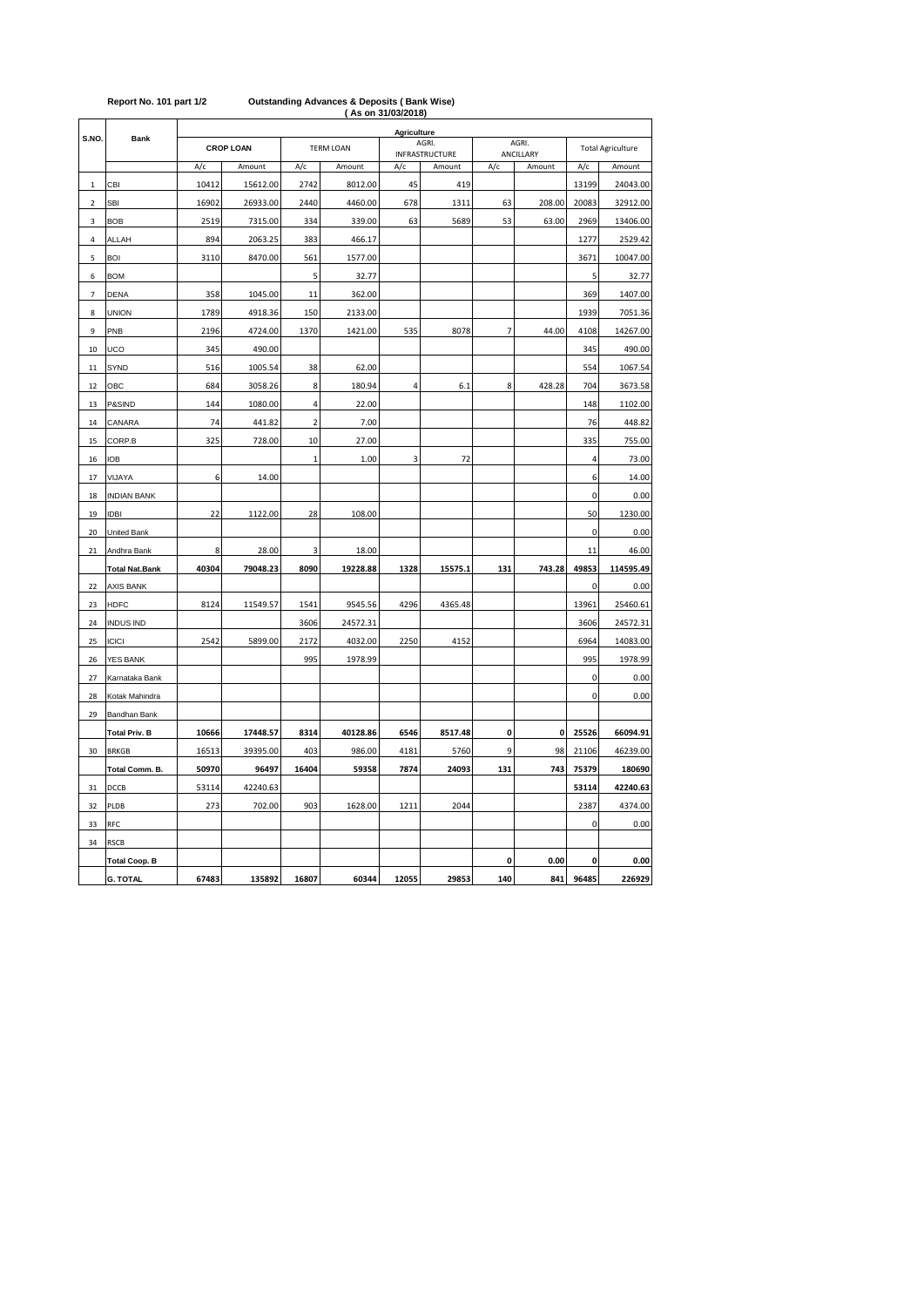|                | Report No. 101 part 1/3 |       |                       |                | <b>Outstanding Advances &amp; Deposits (Bank Wise)</b> | (As on 31/032/2018) |                        |             |                                |       |                             |
|----------------|-------------------------|-------|-----------------------|----------------|--------------------------------------------------------|---------------------|------------------------|-------------|--------------------------------|-------|-----------------------------|
| S.NO           | <b>Bank</b>             |       |                       |                | <b>MSME</b>                                            |                     |                        |             |                                |       |                             |
|                |                         | A/c   | Micro Entp.<br>Amount | A/c            | Small Entp.<br>Amount                                  | A/c                 | Medium Entp.<br>Amount | A/c         | Khadi & vill. Indus.<br>Amount | A/c   | <b>Total MSME</b><br>Amount |
| 1              | CBI                     | 2316  | 12648.00              | 4581           | 29209.00                                               | 5                   | 812.00                 | 31          | 271                            | 6933  | 42940.00                    |
| $\overline{2}$ | SBI                     | 5008  | 18933.00              | 519            | 31334.00                                               | 127                 | 10816.00               |             |                                | 5654  | 61083.00                    |
| 3              | <b>BOB</b>              | 1858  | 10576.00              | 255            | 5508.00                                                | 12                  | 306.00                 |             |                                | 2125  | 16390.00                    |
| 4              | ALLAH                   | 40    | 497.80                | $\,1\,$        | 23.85                                                  |                     |                        |             |                                | 41    | 521.65                      |
| 5              | <b>BOI</b>              | 1152  | 5224.00               | 30             | 1041.00                                                | $\overline{2}$      | 1238.00                |             |                                | 1184  | 7503.00                     |
| 6              | <b>BOM</b>              | 58    | 312.32                | $\mathbf{1}$   | 19.95                                                  |                     |                        |             |                                | 59    | 332.27                      |
| 7              | DENA                    | 13    | 134.02                | 4              | 172.63                                                 |                     |                        |             |                                | 17    | 306.65                      |
| 8              | <b>UNION</b>            | 371   | 7655.19               | 167            | 3904.45                                                | $\mathbf 1$         | 6.00                   |             |                                | 539   | 11565.64                    |
| 9              | PNB                     | 1262  | 15156.00              | 31             | 684.00                                                 |                     |                        |             |                                | 1293  | 15840.00                    |
| 10             | UCO                     | 1501  | 8148.10               |                |                                                        |                     |                        |             |                                | 1501  | 8148.10                     |
| $11\,$         | SYND                    | 244   | 1669.90               | 181            | 1160.80                                                |                     |                        |             |                                | 425   | 2830.70                     |
| 12             | OBC                     | 604   | 3599.15               | 98             | 670.10                                                 | 3                   | 539.25                 |             |                                | 705   | 4808.50                     |
| 13             | P&SIND                  | 165   | 481.00                | 55             | 166.00                                                 |                     |                        |             |                                | 220   | 647.00                      |
| 14             | CANARA                  | 355   | 2166.00               | 40             | 1105.00                                                |                     |                        |             |                                | 395   | 3271.00                     |
| 15             | CORP.B                  | 250   | 750.00                | 40             | 350.00                                                 |                     |                        |             |                                | 290   | 1100.00                     |
| 16             | <b>IOB</b>              | 72    | 772.00                | 18             | 262.00                                                 |                     |                        |             |                                | 90    | 1034.00                     |
| 17             | VIJAYA                  | 68    | 366.00                | 48             | 328.00                                                 |                     |                        |             |                                | 116   | 694.00                      |
| 18             | <b>INDIAN BANK</b>      | 89    | 505.05                | 4              | 168.70                                                 |                     |                        |             |                                | 93    | 673.75                      |
| 19             | <b>IDBI</b>             | 50    | 1641.00               | $\mathbf 2$    | 116.00                                                 |                     |                        |             |                                | 52    | 1757.00                     |
| 20             | United Bank             | 198   | 283.76                | 1              | 131.60                                                 |                     |                        |             |                                | 199   | 415.36                      |
| 21             | Andhra Bank             | 40    | 292.22                | $\overline{1}$ | 60.12                                                  |                     |                        |             |                                | 41    | 352.34                      |
|                | <b>Total Nat. Bank</b>  | 15714 | 91811                 | 6077           | 76415                                                  | 150                 | 13717                  | 31          | 271                            | 21972 | 182213.96                   |
| 22             | <b>AXIS BANK</b>        | 1585  | 15471.00              |                |                                                        |                     |                        |             |                                | 1585  | 15471.00                    |
| 23             | <b>HDFC</b>             | 225   | 3519.74               |                |                                                        |                     |                        |             |                                | 225   | 3519.74                     |
| 24             | <b>INDUS IND</b>        | 1636  | 2084.10               | 756            | 7008.52                                                |                     |                        |             |                                | 2392  | 9092.62                     |
| 25             | <b>ICICI</b>            | 1478  | 27179.85              | 1167           | 18412.89                                               | 25                  | 1136.61                |             |                                | 2670  | 46729.35                    |
| 26             | Yes Bank                | 1029  | 1518.33               | 21             | 1211.85                                                | 6                   | 1202.92                |             |                                | 1056  | 3933.10                     |
| 27             | Karnataka Bank          | 6     | 325.00                | 3              | 42.00                                                  |                     |                        |             |                                | 9     | 367.00                      |
| 28             | Kotak Mahindra          | 97    | 753.00                | 17             | 222.00                                                 |                     |                        |             |                                | 114   | 975.00                      |
| 29             | Bandhan Bank            | 4345  | 1415.00               |                |                                                        |                     |                        |             |                                | 4345  | 1415.00                     |
|                | <b>Total Priv.B</b>     | 10401 | 52266                 | 1964           | 26897                                                  | 31                  | 2340                   | $\mathbf 0$ | 0                              | 12396 | 81502.81                    |
| 30             | <b>BRKGB</b>            | 2613  | 4202.00               |                |                                                        |                     |                        |             |                                | 2613  | 4202.00                     |
|                | Total Comm. B.          | 26115 | 144077                | 8041           | 103312                                                 | 181                 | 16057                  | 31          | 271                            | 34368 | 263716.77                   |
| 31             | DCCB                    |       |                       |                |                                                        |                     |                        |             |                                | 0     | 0.00                        |
| 32             | PLDB                    |       |                       |                |                                                        |                     |                        |             |                                | 0     | 0.00                        |
| 33             | <b>RFC</b>              | 71    | 1376.08               | 58             | 3673.31                                                |                     |                        |             |                                | 129   | 5049.39                     |
| 34             | <b>RSCB</b>             |       |                       |                |                                                        |                     |                        |             |                                |       |                             |
|                | <b>Total Coop.Bank</b>  | 71    | 1376                  | 58             | 3673                                                   | 0                   | 0                      | 0           | 0                              | 129   | 5049.39                     |
|                | <b>G. TOTAL</b>         | 28799 | 149655                | 8099           | 106986                                                 | 181                 | 16057                  | 31          | 271                            | 37110 | 272968.16                   |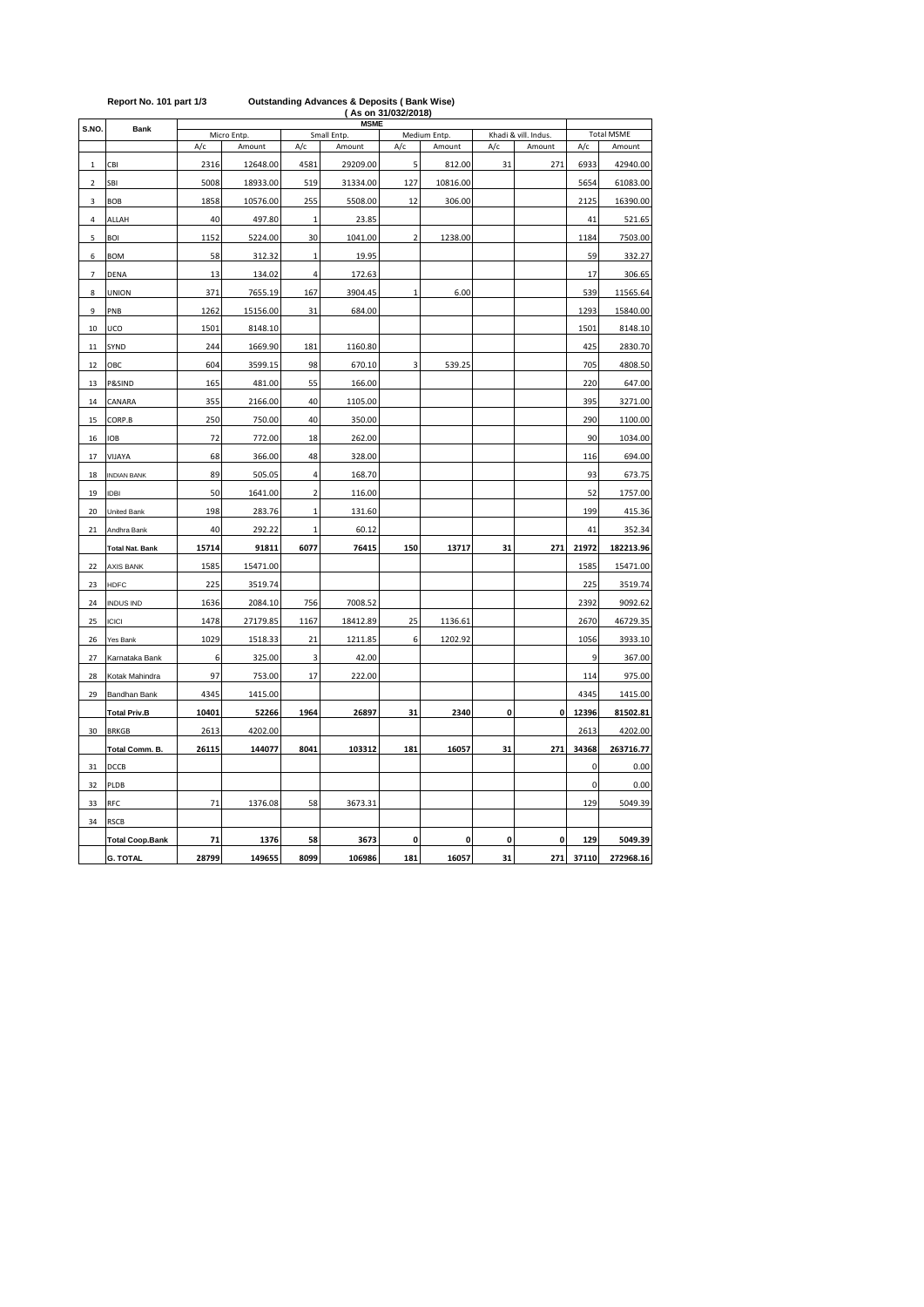| Report No. 101 part 1/4 | <b>Outstanding Advances &amp; Deposits (Bank Wise)</b> |
|-------------------------|--------------------------------------------------------|
|                         | (As on 31/03/2018)                                     |

|                |                        |              | <b>Other Priorty Sector</b> |       |              |                          |            |              |                      |     |                         |              |                |              |                  |
|----------------|------------------------|--------------|-----------------------------|-------|--------------|--------------------------|------------|--------------|----------------------|-----|-------------------------|--------------|----------------|--------------|------------------|
| S.NO.          | <b>BANK</b>            |              | Edu. Loan                   |       | Housing Loan |                          | Other Loan |              | <b>Export Credit</b> |     | <b>Reneawble Energy</b> |              | Social Infras. |              | <b>Total OPS</b> |
|                |                        | A/c          | Amount                      | A/c   | Amount       | A/c                      | Amount     | A/c          | Amount               | A/c | Amount                  | A/c          | Amount         | A/c          | Amount           |
| $\,1\,$        | CBI                    | 1121         | 2070.00                     | 2539  | 7952.00      | 1038                     | 942.00     |              |                      |     |                         |              |                | 4698         | 10964            |
| $\overline{2}$ | SBI                    | 5131         | 3589.00                     | 7607  | 93712.00     | 6531                     | 3855.00    |              |                      |     |                         |              |                | 19269        | 101156           |
| $\overline{3}$ | BOB                    | 176          | 479.00                      | 1244  | 12727.00     | 173                      | 376.00     |              |                      |     |                         |              |                | 1593         | 13582            |
| $\sqrt{4}$     | ALLAH                  | 7            | 12.70                       | 65    | 504.70       |                          |            |              |                      |     |                         |              |                | 72           | 517              |
| 5              | <b>BOI</b>             | 76           | 225.00                      | 523   | 5245.00      | 855                      | 479.00     |              |                      |     |                         |              |                | 1454         | 5949             |
| 6              | <b>BOM</b>             | 27           | 89.00                       | 74    | 466.00       | 45                       | 25.00      |              |                      |     |                         |              |                | 146          | 580              |
| 7              | DENA                   | 13           | 55.00                       | 66    | 579.60       | 39                       | 40.00      |              |                      |     |                         |              |                | 118          | 675              |
| 8              | <b>UNION</b>           | 44           | 304.00                      | 287   | 2668.75      | 102                      | 905.00     |              |                      |     |                         |              |                | 433          | 3878             |
| 9              | PNB                    | 390          | 1261.00                     | 636   | 4710.00      | 238                      | 286.00     |              |                      |     |                         |              |                | 1264         | 6257             |
| 10             | UCO                    | 83           | 201.00                      | 431   | 4943.50      |                          |            |              |                      |     |                         |              |                | 514          | 5145             |
| 11             | SYND                   | 27           | 80.00                       | 321   | 2204.21      | 154                      | 611.96     |              |                      |     |                         |              |                | 502          | 2896             |
| 12             | OBC                    | 174          | 353.75                      | 1741  | 3310.28      | 20                       | 238.10     |              |                      |     |                         |              |                | 1935         | 3902             |
| 13             | P&SIND                 | 9            | 14.00                       | 65    | 408.00       | 25                       | 195.00     |              |                      |     |                         |              |                | 99           | 617              |
| 14             | CANARA                 | 42           | 203.00                      | 164   | 1287.00      |                          |            |              |                      |     |                         |              |                | 206          | 1490             |
| 15             | CORP.B                 | 13           | 24.00                       | 25    | 118.00       | 56                       | 46.00      |              |                      |     |                         |              |                | 94           | 188              |
| 16             | IOB                    | 10           | 23.00                       | 19    | 194.00       |                          |            |              |                      |     |                         |              |                | 29           | 217              |
| 17             | VIJAYA                 | 11           | 16.00                       | 39    | 394.00       | 24                       | 156.00     |              |                      |     |                         |              |                | 74           | 566              |
| 18             | <b>NDIAN BANK</b>      | 16           | 42.23                       | 108   | 950.07       | 37                       | 58.00      |              |                      |     |                         |              |                | 161          | 1050             |
| 19             | <b>IDBI</b>            | 10           | 39.00                       | 9     | 102.00       |                          |            |              |                      |     |                         |              |                | 19           | 141              |
| 20             | United Bank            | 5            | 18.00                       | 18    | 146.00       |                          |            |              |                      |     |                         |              |                | 23           | 164              |
| 21             | Andhra Bank            | 5            | 14.00                       | 59    | 666.55       |                          |            |              |                      |     |                         |              |                | 64           | 681              |
|                | <b>Total Nat. Bank</b> | 7390         | 9113                        | 16040 | 143289       | 9337                     | 8213       | 0            | 0                    | 0   | $\pmb{\mathsf{o}}$      | 0            | 0              | 32767        | 160614           |
| 22             | AXIS BANK              | 33           | 145.00                      | 1041  | 25722.00     | 8                        | 3.00       |              |                      |     |                         |              |                | 1082         | 25870            |
| 23             | HDFC                   |              |                             | 1260  | 8347.57      | 4878                     | 19074.44   |              |                      |     |                         |              |                | 6138         | 27422            |
| 24             | <b>INDUS IND</b>       |              |                             | 1     | 2.60         |                          |            |              |                      |     |                         |              |                | $\mathbf{1}$ | 3                |
| 25             | <b>ICICI</b>           | 18           | 46.00                       | 471   | 3272.80      | 36                       | 8.00       |              |                      |     |                         |              |                | 525          | 3327             |
| 26             | Yes Bank               |              |                             | 23    | 68.00        | 11                       | 2.00       |              |                      |     |                         |              |                | 34           | 70               |
| 27             | Karnataka Bank         | $\mathbf{1}$ | 6.00                        | 5     | 51.00        |                          |            |              |                      |     |                         |              |                | 6            | 57               |
| 28             | Kotak Mahindra         | 13           | 26.00                       | 19    | 176.00       |                          |            |              |                      |     |                         |              |                | 32           | 202              |
| 29             | Bandhan Bank           |              |                             |       |              |                          |            |              |                      |     |                         |              |                |              |                  |
|                | <b>Total Priv.B</b>    | 65           | 223                         | 2820  | 37640        | 4933                     | 19087      | 0            | $\mathbf 0$          | 0   | 0                       | 0            | $\mathbf 0$    | 7818         | 56950            |
| 30             | <b>BRKGB</b>           | 66           | 213.00                      | 458   | 3855.00      | 1632                     | 1037.00    |              |                      |     |                         |              |                | 2156         | 5105             |
|                | Total Comm. B.         | 7455         | 9336                        | 18860 | 180929       | 14270                    | 27301      | 0            | $\mathbf 0$          | 0   | $\pmb{0}$               | $\pmb{0}$    | 0              | 40585        | 217565           |
| 31             | DCCB                   |              |                             |       |              |                          |            |              |                      |     |                         |              |                | $\mathsf 0$  | 0                |
| 32             | PLDB                   |              |                             | 451   | 1078.00      |                          |            |              |                      |     |                         |              |                | 451          | 1078             |
| 33             | RFC                    |              |                             |       |              |                          |            |              |                      |     |                         |              |                | $\pmb{0}$    | $\pmb{0}$        |
| 34             | <b>RSCB</b>            |              |                             | 23    | 115.00       | $\overline{7}$           | 55.00      |              |                      |     |                         |              |                | 30           | 170              |
|                | <b>Total Coop.Bank</b> | 0            | 0                           | 474   | 1193         | $\overline{\phantom{a}}$ | 55         | 0            | 0                    | 0   | 0                       | 0            | $\mathbf 0$    | 481          | 1248             |
|                | <b>G. TOTAL</b>        | 7521         | 9549                        | 19792 | 185977       | 15909                    | 28393      | $\mathbf{0}$ | $\mathbf 0$          | 0   | $\mathbf{o}$            | $\mathbf{0}$ | ol             | 43222        | 223917.81        |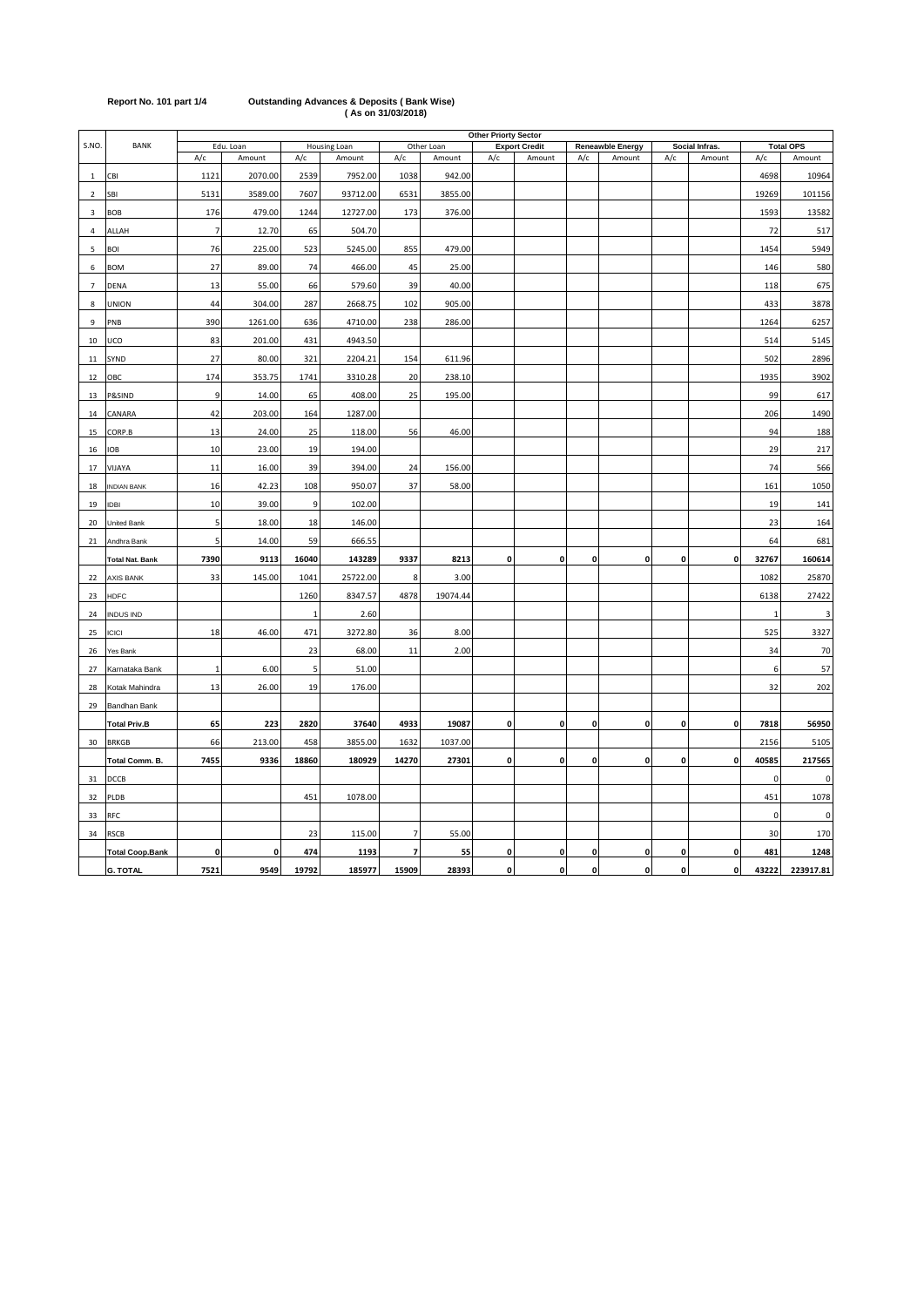|                         |                        |               |                                 |                |                       |                |                           | (Rs in lacs)   |                        |             |                        |
|-------------------------|------------------------|---------------|---------------------------------|----------------|-----------------------|----------------|---------------------------|----------------|------------------------|-------------|------------------------|
| S.NO.                   | <b>Bank</b>            | A/c           | <b>Weakar Section</b><br>Amount | A/c            | <b>SCST</b><br>Amount | A/c            | <b>MINORITY</b><br>Amount | A/c            | <b>WOMEN</b><br>Amount | A/c         | <b>PMEGP</b><br>Amount |
|                         |                        |               |                                 |                |                       |                |                           |                |                        |             |                        |
| 1                       | CBI                    | 8124<br>49248 | 17137.00<br>43647.00            | 1145           | 1358.00<br>24887.00   | 1180<br>13674  | 15812.00<br>44432.00      | 6217<br>7462   | 17108.00<br>14768.00   | 145<br>71   | 619.00<br>4787.00      |
| $\overline{\mathbf{c}}$ | SBI                    |               |                                 | 16260          |                       |                |                           |                |                        |             |                        |
| 3                       | BOB                    | 4125          | 12096.00                        | 1165           | 4396.00               | 2974           | 9765.00                   | 1596           | 7596.00                | 52          | 55.00                  |
| 4                       | ALLAH                  | 17            | 12.00                           | $\overline{7}$ | 3.00                  | 40             | 112.00                    | 76             | 166.85                 |             |                        |
| 5                       | BOI                    | 1122          | 2014.00                         | 495            | 485.00                | 184            | 225.00                    | 350            | 1524.00                | 34          | 157.00                 |
| 6                       | <b>BOM</b>             | 103           | 141.12                          | 28             | 22.00                 | 43             | 241.42                    | 62             | 366.91                 |             |                        |
| $\overline{7}$          | <b>DENA</b>            | 415           | 1180.00                         | 12             | 8.00                  | 40             | 75.00                     | 115            | 355.00                 | 4           | 2.38                   |
| 8                       | <b>UNION</b>           | 1380          | 3245.66                         | 815            | 1975.57               | 225            | 3845.56                   | 325            | 1145.74                | 6           | 51.00                  |
| 9                       | PNB                    | 5312          | 12451.00                        | 1580           | 1684.00               | 1845           | 10957.00                  | 2355           | 1984.00                | 23          | 18.00                  |
| 10                      | UCO                    | 452           | 952.00                          | 152            | 290.00                | 236            | 496.00                    | 262            | 765.00                 | 14          | 22.00                  |
| 11                      | SYND                   | 185           | 384.47                          | 28             | 162.37                | 113            | 437.71                    | 289            | 2187.37                |             |                        |
| 12                      | OBC                    | 1807          | 3370.45                         | 710            | 1890.00               | 35             | 2254.00                   | 685            | 2450.00                | 20          | 20.00                  |
| 13                      | P&SIND                 | 130           | 120.00                          | 55             | 4.20                  | 55             | 120.00                    | 124            | 525.00                 | 5           | 6.85                   |
| 14                      | CANARA                 | 211           | 424.00                          | 94             | 265.00                | 103            | 541.00                    | 110            | 212.00                 |             |                        |
| 15                      | CORP.B                 | 345           | 450.00                          | 150            | 290.00                | 87             | 276.00                    | 165            | 455.00                 |             |                        |
| 16                      | <b>IOB</b>             | 37            | 68.00                           | 9              | 18.00                 | 65             | 209.00                    | 51             | 217.00                 | 21          | 13.00                  |
| 17                      | VIJAYA                 | 29            | 148.00                          | 29             | 148.00                | 28             | 153.00                    | 50             | 401.00                 |             |                        |
| 18                      | <b>INDIAN BANK</b>     | 9             | 5.37                            | $\mathbf{1}$   | 3.01                  | $\mathbf{1}$   | 7.07                      | 10             | 56.44                  |             |                        |
| 19                      | <b>IDBI</b>            | 152           | 786.00                          | 15             | 22.00                 | 40             | 440.00                    | 50             | 337.00                 |             |                        |
| 20                      | United Bank            | 123           | 142.00                          | 27             | 23.00                 | 39             | 108.00                    | 49             | 502.00                 |             |                        |
| 21                      | Andhra Bank            | 14            | 24.00                           | $\overline{7}$ | 3.00                  |                |                           |                |                        |             |                        |
|                         | <b>Total Nat. Bank</b> | 73340         | 98798.07                        | 22784          | 37937.15              | 21007          | 90506.76                  | 20403          | 53122.31               | 395         | 5751.23                |
| 22                      | <b>AXIS BANK</b>       | 115           | 748.00                          | 125            | 794.00                | 165            | 4612.00                   | 65             | 450.00                 |             |                        |
| 23                      | <b>HDFC</b>            | 5315          | 5496.69                         | 680            | 2017.56               | 1757           | 1657.00                   | 3896           | 4012.70                |             |                        |
| 24                      | <b>INDUS IND</b>       | 3718          | 8351.78                         | 992            | 2524.41               | 3280           | 7345.48                   | 382            | 904.76                 |             |                        |
| 25                      | <b>ICICI</b>           | 6289          | 11074.76                        | 980            | 1285.47               | 1269           | 7487.23                   | 3799           | 41147.35               |             |                        |
| 26                      | Yes Bank               | 2977          | 816.28                          | 17             | 317.51                | 16             | 317.48                    | 2960           | 498.88                 |             |                        |
| 27                      | Karnataka Bank         |               |                                 | $\overline{2}$ | 14.14                 | 3              | 22.19                     |                |                        |             |                        |
| 28                      | Kotak Mahindra         | 115           | 4524.34                         | 5              | 40.00                 | 65             | 3735.84                   |                |                        |             |                        |
| 29                      | Bandhan Bank           |               |                                 |                |                       |                |                           |                |                        |             |                        |
|                         | <b>Total Priv. B</b>   | 18529         | 31011.85                        | 2801           | 6993.09               | 6555           | 25177.22                  | 11102          | 47013.69               | 0           | 0.00                   |
| 30                      | <b>BRKGB</b>           | 17381         | 14876.00                        | 4877           | 6053.00               | 551            | 838.00                    | 2032           | 2069.00                |             |                        |
|                         | Total Comm. B.         | 91869         | 129809.92                       | 25585          | 44930.24              | 27562          | 115683.98                 | 31505          | 100136.00              | 395         | 5751.23                |
|                         |                        | 42548         | 20244.56                        |                |                       | 6894           | 8978.10                   | 2012           |                        | $\mathbf 0$ | 0.00                   |
| 31                      | DCCB                   |               |                                 | 38458          | 18757.96              |                |                           |                | 7687.89                |             |                        |
| 32                      | PLDB                   | 842           | 1304.00                         | 1489           | 788.00                | 86             | 53.00                     | 150            | 197.00                 |             |                        |
| 33                      | RFC                    |               |                                 |                |                       | $\overline{2}$ | 114.00                    | $\overline{2}$ | 190.00                 |             |                        |
| 34                      | <b>RSCB</b>            |               |                                 |                |                       |                |                           |                |                        |             |                        |
|                         | <b>Total Coop. Ba</b>  | 43390         | 21548.56                        | 39947          | 19545.96              | 6982           | 9145.10                   | 2164           | 8074.89                | 0           | 0.00                   |
|                         | G. TOTAL               | 152640        | 166234.48                       | 70409          | 70529.20              | 35095          | 125667.08                 | 35701          | 110279.89              | 395         | 5751.23                |

## **Report No. 101 part 1/6 Outstanding Advances & Deposits ( Bank Wise) ( As on 31/03/2018)**